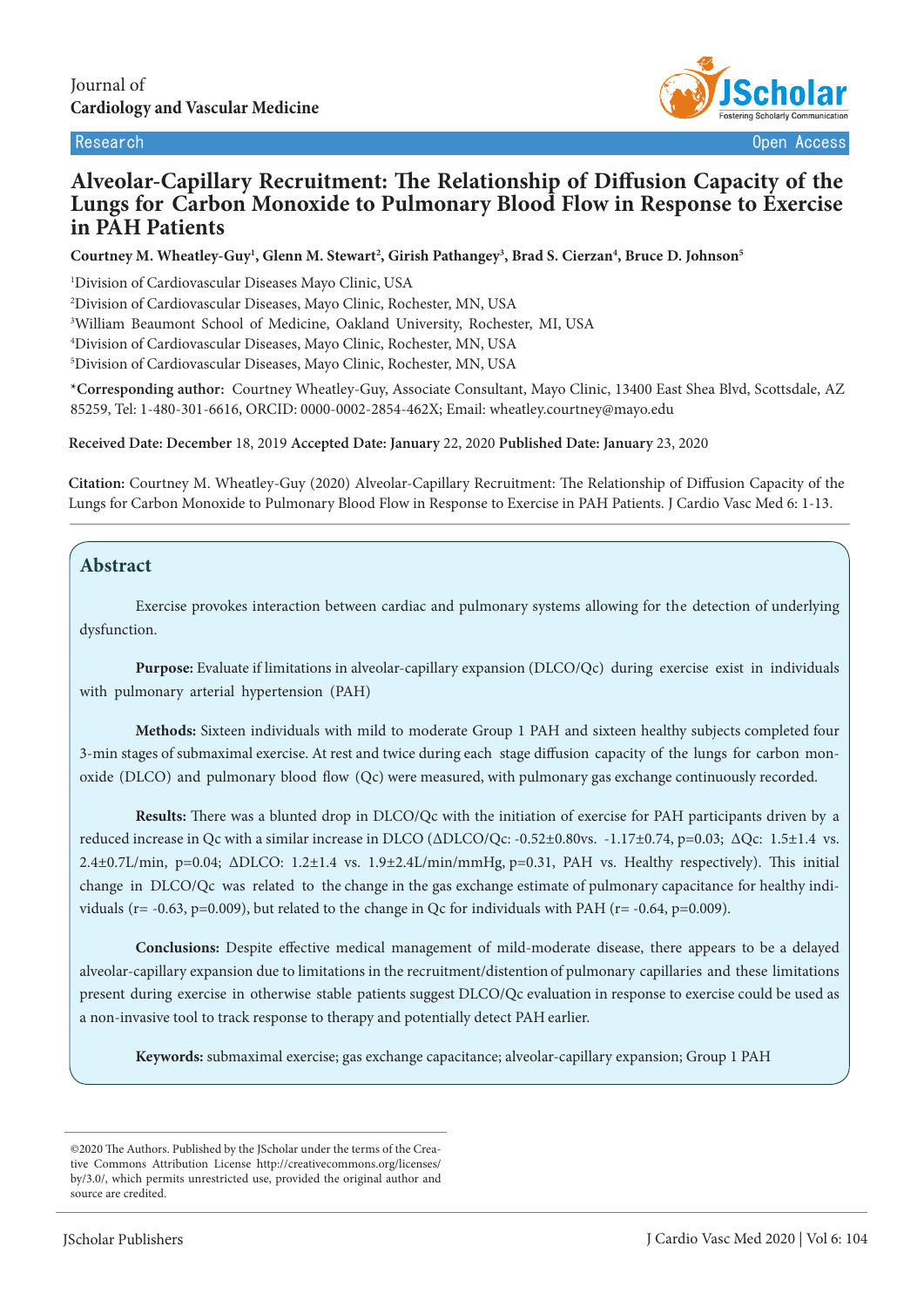#### **Acronym**

DLCO – diffusion capacity of the lungs for carbon monoxide; DLCO/Qc – alveolar-capillary expansion; the relationship of diffusion capacity of the lungs for carbon monoxide to pulmonary blood flow; DLNO – diffusion capacity of the lungs for nitric oxide; ERA= endothelin receptor antagonist; GxCap – gas exchange estimate of pulmonary capacitance; HD= heart disease; HR – heart rate; IP = prostacyclin receptor agonist;  $O_2$  Pulse - absolute  $\rm VO_2$  multiplied by heart rate, a surrogate for stroke volume; PAH – pulmonary arterial hypertension; PDE5= phosphodiesterase inhibitor;  $\text{PECO}_2$  – mixed expired  $\text{CO}_{2;}$  PET- $CO_2$  – end-tidal  $CO_2$ , PGI2 = prostacyclin IV; Qc – pulmonary blood flow; RPE - a rating of perceived exertion; RVSP= right ventricular systolic pressure; SpO<sub>2</sub> – peripheral oxygen saturation; SV – stroke volume

#### **Introduction**

Pulmonary arterial hypertension (PAH) is a hemodynamically heterogeneous pathophysiological state with 1-2 cases per million people in the US and Europe per year [1]. It is a disease characterized by vascular obstruction and vasoconstriction leading to a progressive increase in pulmonary vascular resistance and eventually right ventricular failure [2]. Pulmonary hypertension is clinically defined as a mean pulmonary arterial pressure of more than 25 mm Hg at rest, or 30mmHg during exercise in the absence of pulmonary venous hypertension [1, 3]. Despite significant progress in our knowledge of PAH pathogenesis and therapeutic intervention, the key to successful treatment of the disease remains to be earlier intervention. PAH typically progresses slowly with most patients initially presenting with exertional dyspnea, chest pain, fatigue, or syncope that worsens over months to years; however, this early stage often remains undetected until pulmonary vascular obstruction and remodeling have already developed [4-6]. Consequently, patients are being diagnosed late which results in a poor prognosis with only 55% surviving the past three years [7]. Data from the national PAH registry in France reported an average delay of 27 months between the onset of symptoms and diagnosis, which at this time 75% of their patients already had severe clinical impairment (New York Heart Association functional class III or IV) [8]. Currently, there is no gold standard measurement to assess and track PAH severity. Non-invasive methods such as the six-minute walk test, WHO classification or echocardiography all lack sensitivity, accuracy, and/or are subjective or highly dependent on the technician or operator expertise [9-12]. On the other hand, the more invasive method

of right-side cardiac catheterization pressure would be the gold standard, but its invasive nature prevents its use as a convenient trackable measure [9, 12], and measures are difficult with exercise and intrathoracic pressure changes with breathing tending to result in misdiagnoses that approach 20% [13]. The delay between symptom initiation and when PAH is confirmed by right heart

catheterization is generally more than two years [3, 14], leaving a limited window of opportunity for effective treatment. As such, there is a critical need for simple, inexpensive, and reliable techniques that allow for early detection and sequential monitoring of PAH in order to effectively evaluate, treat and manage patients, and ultimately prevent disease progression.

In his review of the best path forward to increase early detection of individuals with PAH, Dr. Palevsky highlighted that dyspnea upon exertion, although a nonspecific symptom, is the earliest the symptom that is present in the majority of patients [15], and previous research suggests that exercise-induced PAH is an early subclinical stage of PAH and is physiologically an intermediate in the transition from healthy to resting PAH [16]. We have previously demonstrated that gas exchange measures during a six-minute low-intensity step test can distinguish healthy and individuals with PAH, and further separate moderate PAH (WHO I and II) from those with more severe PAH (WHO III and IV) [17]. However, we also utilize a rebreathe method to quantify both diffusing capacity of the lungs for carbon monoxide (DLCO) as well as pulmonary blood flow (Qc), while maintaining a relatively normal and physiological breathing pattern [18, 19]. DLCO is highly dependent on both conductance across the alveolar the capillary membrane as well as pulmonary capillary blood volume, and therefore provides a good index of functional gas exchange surface area and enables an in-depth evaluation of the relationship of surface area expansion to blood flow (i.e., recruitment and distension) with exercise and thus may offer insight into limitations in this population. With exercise, cardiac output/pulmonary blood flow increases and there is subsequent recruitment and distention of pulmonary capillaries that increase diffusion surface area, and subsequently DLCO, and in healthy individuals both DLCO and blood flow increase linearly with exercise intensity with no evidence of an upper ceiling and the increase in Qc is one of the primary determinants of the increase in DLCO during exercise [20]. Previous work has demonstrated that resting DLCO alone tracks PAH severity [21], but evaluation of the change in DLCO and Qc to understand recruitment in response to exercise has not been evaluated in PAH. The importance of eval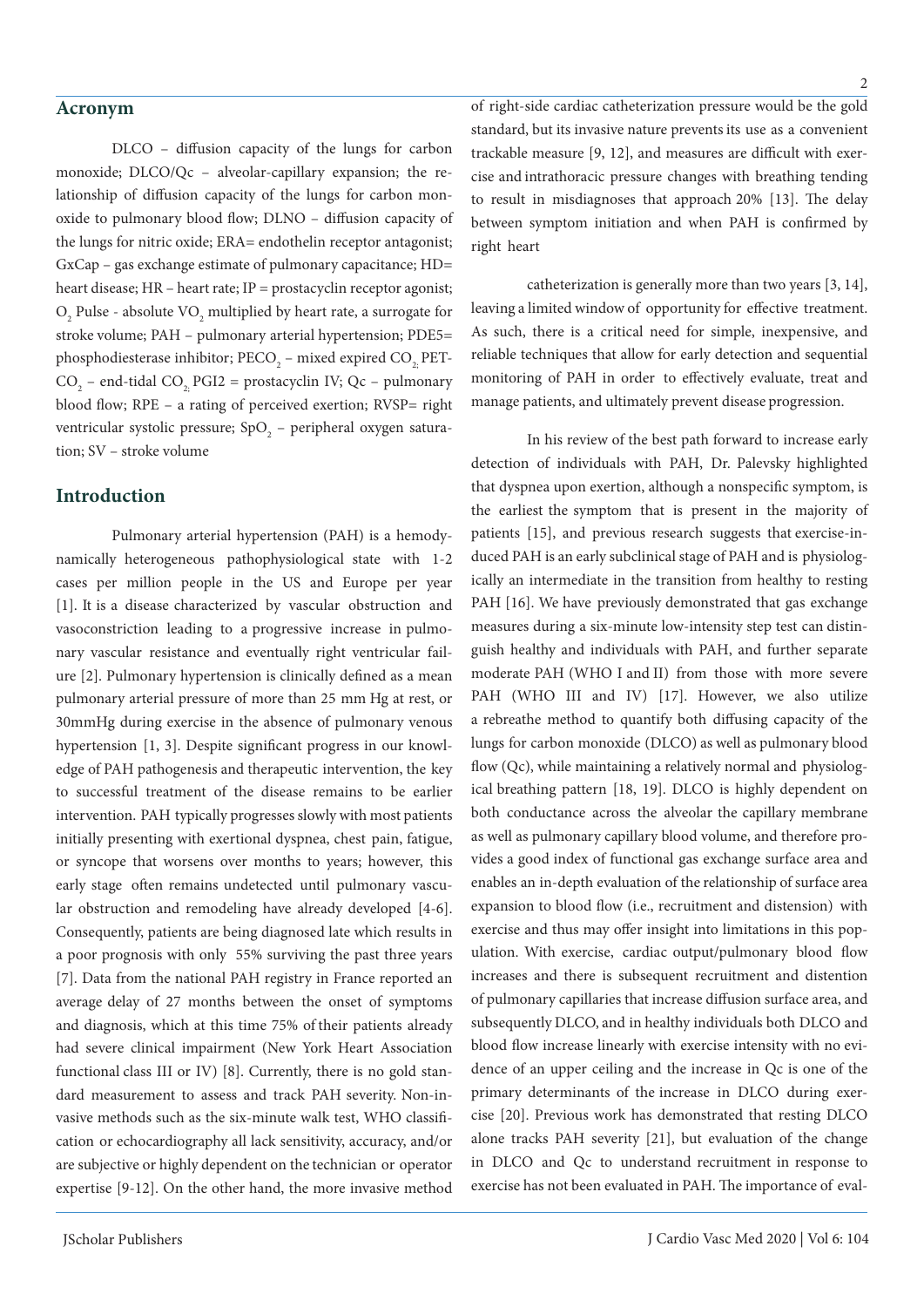uating this ratio in disease has been proposed previously [22-24]. The purpose of this study was to determine the relationship of Qc, alveolar-capillary expansion (the relationship between DLCO and Qc: DLCO/Qc) and exercise workload in individuals with PAH and healthy matched control subjects. We hypothesize that the pulmonary vasoconstriction and remodeling that develop as PAH progresses will limit the changes in DLCO and Qc observed during exercise, altering the relationship between DLCO and Qc allowing it to be used to monitor changes in PAH severity with therapy and potentially serve as a sensitive parameter for detection of preclinical PAH in future work.

## **Methods**

#### **Participants and Informed Consent**

Sixteen individuals diagnosed with Group 1 PAH and sixteen matched healthy control subjects were recruited to participate in the study. The individuals with PAH were all clinically diagnosed, on stable medications for at least three months, and were capable of performing the exercise. Clinical records were reviewed to document the most recent WHO classification made by the patient's cardiologist, echocardiography derived right ventricular systolic pressure (RVSP), peak tricuspid regurgitation velocity (TRV) and tricuspid annular plane systolic excursion (TAPSE) within six months of the study visit. The individuals with PAH were treated with endothelin receptor antagonist (ambrisentan, n=14); phosphodiesterase inhibitor  $(n=11)$ ; intravenous prostacyclin  $(n=4)$ ; soluble guanylate cyclase stimulator (n=1); prostacyclin receptor agonist (n=1). Healthy individuals had to be free of any cardiovascular or pulmonary disease and be a comparable age and sex match for recruited PAH individuals. There were seven healthy individuals on no medications, two on proton pump inhibitors, two taking thyroid medication, and one on a statin. All participants provided written informed consent to participate in the study, which had been approved by the Mayo Clinic Institutional Review Board. All procedures performed in studies involving human participants were in accordance with the ethical standards of the institutional and/or national research committee and with 1964 Helsinki declaration and its later amendments or comparable ethical standards.

#### **Experimental overview**

Participants completed a single visit consisting of an 11-min submaximal exercise bout on a semi-recumbent cycle ergometer (Corival, Lode, Netherlands). Following two

minutes of resting data collection, the exercise protocol started with two minutes of unloaded cycling and three, three-minute stages with suggested workloads present for men (30-60-90 Watts) and women (20-40-60 Watts). However, the workloads were adjusted for an individual as necessary, such that the workloads were reduced, but always increased (minimum increase 5 Watts), so three stages were always completed with the goal of reaching a respiratory exchange ratio of ~around 1.00 and rating of the perceived level of exertion (RPE)  $\sim$ 12-14 by the final stage. Continuous monitoring included breath by breath respiratory gas exchange using a metabolic measurement system (Medgraphics, Saint Paul, MN), heart rate (HR) from a 12-lead ECG (GE Healthcare, Cardiosoft, Chicago, IL) and peripheral oxygen saturation  $(SpO<sub>2</sub>)$  (Masimo, Radical-7, Irvine, CA) monitored continuously. During each stage, manual blood pressure was measured and participants RPE and level of dyspnea using the Borg and category ratio Borg Scale [25, 26]. As a secondary aim of the study, those who could and were willing were put on ambrisentan (Letaris®) for twelve weeks and then the submaximal exercise test was repeated. Unfortunately, only two patients were eligible for this, so this data is provided as case data only.

# **Measurement of Diffusion Capacity of the Lungs for Carbon Monoxide, Nitric Oxide and Assessment of Pulmonary Blood Flow**

While seated in an upright position on the cycle ergometer resting DLCO and diffusion capacity of the lungs for nitric oxide (DLNO) and pulmonary blood flow (Qc) were measured simultaneously with the subjects using the rebreathing technique with a 5-liter anesthesia bag containing 0.7% acetylene, 9% helium, 0.3% carbon monoxide (C18O), 40 PPM NO (diluted immediately before the test in the bag from an 800 PPM gas mixture) and 35% O2, at a respiratory rate of 32 breaths/minute as described previously [27-29]. For all measurements, the bag volume matched the individual's tidal volume plus 500mL, with a minimum bag volume of 1000mL, to ensure the bag did not collapse during inhalation, but also did not cause an unnecessary excess of gas in the bag during the maneuver. At the end of a normal expiration (functional residual capacity), the subjects were switched into the rebreathe bag and instructed to nearly empty the bag with each breath for 8-10 consecutive breaths. The maneuver was performed in triplicate before exercise was initiated, and twice during each exercise stage.

The rate of disappearance of acetylene from the exhaled gas mixture during rebreathing is used to assess pulmonary blood flow. Since acetylene does not bind to hemoglobin,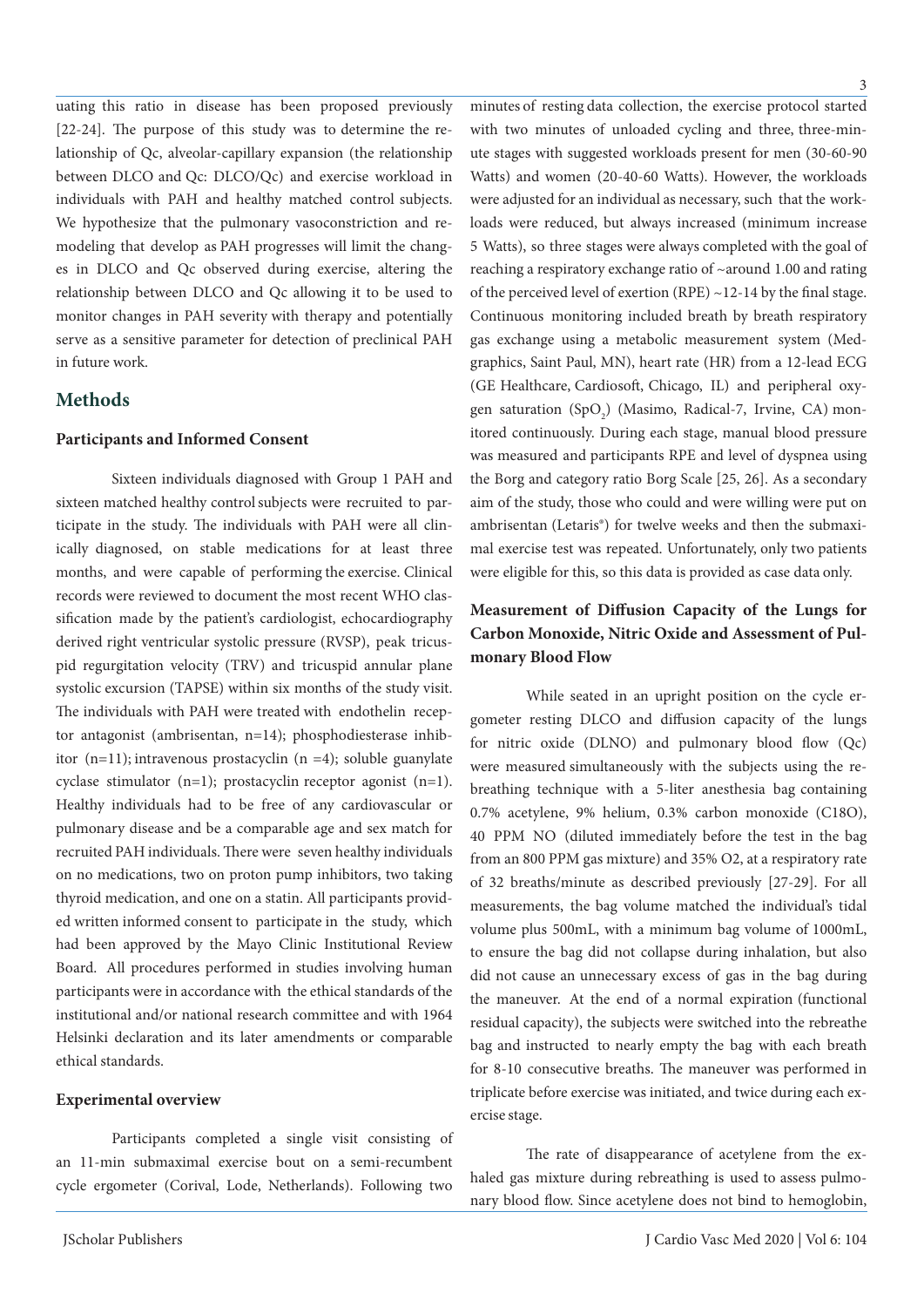the rate of disappearance of acetylene is limited primarily by the rate at which a new volume of blood is transported through the lungs. Because all the blood in the pulmonary circulation per minute is equal to the volume of blood in the systemic circulation per minute, the measure of the disappearance of acetylene provides a reliable measure of cardiac output and has previously been validated in our laboratory using direct Fick during exercise [30, 31]. Further, Hoeper *et al.* demonstrated acetylene rebreathing assessed Qc comparable to the Fick method in patients with PAH at least at rest [32]. Stroke volume was calculated by dividing measured Qc by the average HR during the maneuverer.

## **Gas exchange based surrogate of pulmonary vascular capacitance (Gxcap)**

Pulmonary vascular capacitance, the ability to accept a volume of blood under a given pressure, is calculated by dividing stroke volume by pulmonary artery pulse pressure. In previous work, we have demonstrated in heart failure patients that non-invasive gas exchange measures of end tidal CO2 (PET- $CO<sub>2</sub>$ ) and oxygen pulse ( $O<sub>2</sub>$  Pulse = absolute VO<sub>2</sub> multiplied by heart rate) are correlated closely with measures of mean pulmonary artery pulse pressure and stroke volume [33]. Further  $O_2$  pulse multiplied by PETCO<sub>2</sub>, termed gas exchange capacitance (Gxcap) was highly correlated with pulmonary vascular capacitance and as such serves as a non-invasive surrogate of pulmonary vascular capacitance.

# **A gas exchange based marker of ventilation-perfusion**  mismatch (PECO<sub>2</sub>/PETCO<sub>2</sub>)

In the perfect lung where ventilation is uniform and perfectly matched to perfusion gas exchange will be most efficient, but in reality, since there is physiological dead space mixed expired  $\text{CO}_2(\text{PECO}_2)$  is always lower than end-tidal  $\text{CO}_2$  $(PETCO<sub>2</sub>)$  due to dead space dilution, such that the the ratio of  $\text{PECO}_2$  to  $\text{PETCO}_2$  is never zero. As such  $\text{PECO}_2/\text{PETCO}_2$ provides a marker of ventilation to perfusion mismatch and  $\text{PECO}_2$  will be reduced when there are impairments in ventilation, perfusion or both [34].

#### **Statistical Analysis**

The SPSS statistical software package (v25; SPSS, Chicago, IL) and GraphPad Prism (V8.0, GraphPad Software, San Diego, CA) was used for all analyses. Baseline, the final stage of the exercise, and change upon initiation of exercise comparisons between healthy and PAH groups were assessed using two-sided independent samples t-tests with a corrected p-value of 0.01 used to determine significance to account for multiple comparisons. The effect of exercise workload and condition were assessed using linear mixed model analysis, with a p-value of 0.05 used to identify a significant factor or interaction. Relationships between the change in the ratio of diffusion capacity of the lungs for carbon monoxide to pulmonary blood flow and the change in gas exchange surrogate of pulmonary capacitance or the change in pulmonary blood flow were evaluated using Pearson's correlation. All data are presented as mean±SD.

#### **Results**

The PAH population in this study was of mixed group 1 etiology, with almost half being idiopathic cases. In this group of individuals with PAH, half were being treated with dual therapy, with the remaining five and four on mono and triple therapy respectively **(**Table 1**).** As such, this was a group with established stable PAH, rather than a group with early/pre-clinical PAH. Additionally, the two cases discussed in the final section of the results provide an evaluation of the ability to monitor changes in PAH severity with therapy. Individuals with PAH were well matched to their healthy counterparts with no difference in anthropometric characteristics between groups (Table 1). The sub maximal exercise was a similar relative intensity for both groups with no difference in heart rate, oxygen consumption, respiratory exchange ratio or rating of perceived exertion at the final stage of exercise (Table 2**).** The absolute workload was higher for the healthy participants (p=0.003), and although the individuals with PAH tended to desaturate more than healthy controls this was not significant  $(p=0.11)$ . The gas exchange response to the staged exercise was also not significantly different between PAH and Healthy groups (Table 3**).** Both DLCO and Qc increased in a similar fashion for both individuals with PAH and healthy controls (Figure 1A&B**).** With exercise individuals with PAH demonstrated a consistently lower gas exchange surrogate of pulmonary capacitance (GxCap) with the difference widening further during the final two stages of exercise (Figure 1C, workload x condition interaction p=0.007). There was also no significant difference between stroke volume or  $O_2$  pulse (Figure 1D). The relationship between DLCO/Qc demonstrated a difference in the pattern of change with exercise (workload x condition interaction p=0.02), where there was a greater drop in DLCO/Qc with the initiation of exercise for healthy individuals compared to those with PAH (p=0.03, Table 4); although there was no significant difference between groups at any exercise stage (Figure 2).

When focusing on the change upon initiation of exercise, there was a reduced change in cardiac output, and spe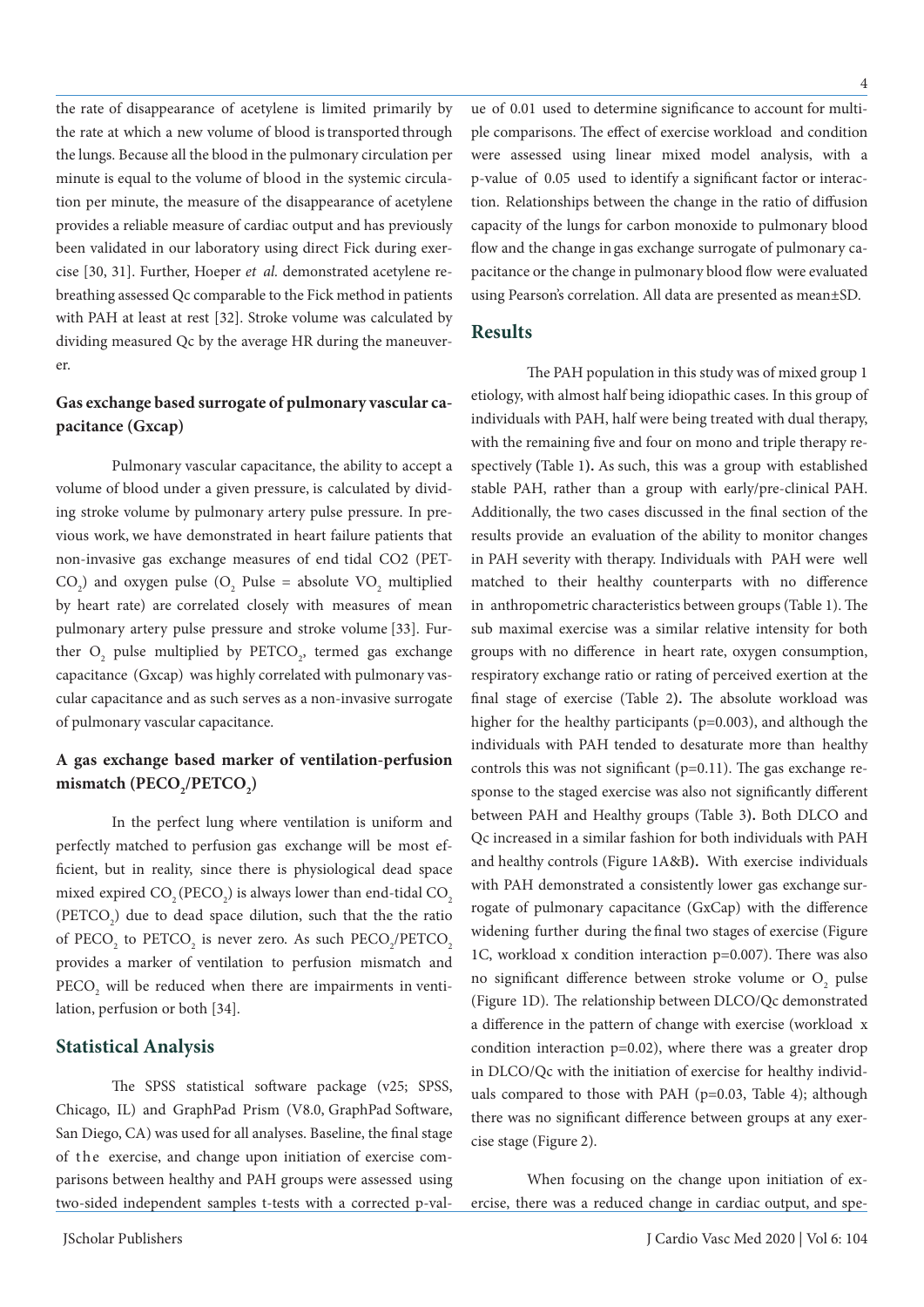cifically stroke volume, in those with PAH (p=0.04 and 0.02 respectively), whereas the increase in DLCO and GxCap were not different (p=0.31, Table 4). An evaluation of the potential factors influencing these differences, healthy and PAH groups showed opposite relationships. The drop in DLCO/Qc with the initiation of exercise for healthy individuals was related to the increase in GxCap ( $r = -0.76$ ,  $p=0.001$ ), but this was not true for those with PAH  $(r=0.06, p=0.84)$  (Figure 3A). For the PAH group, the drop in DLCO/Qc was related to the increase in Qc ( $r = -0.64$ ,  $p = 0.009$ ), whereas there was no relationship for healthy individuals (r=-0.14, p=0.61) (Figure 3B).

## **Observational data: evaluation pre and post ambrisentan**

Two individuals following the baseline visit were put

on ambrisentan for twelve weeks and then the submaximal exercise was repeated. For the first patient ambrisentan was their only therapy and for the second patient ambrisentan became their second PAH medication. For these individuals, the evaluation of the change in response to the initiation of the exercise demonstrated that for both individuals the additional medication seemed to improve their response to exercise **(**Table 5**).** Specifically, for both individuals twelve-week post the change in DLCO/Qc increase due to greater changes in both DLCO and Qc and SV. For the individual who ambrisentan was a de novo medication, there was also a greater change in GxCap with exercise initiation. Further, for both patients unlike on their first exercise bout, there was no desaturation following the addition of ambrisentan.

| <b>Table 1: Subject Population</b> | Healthy      | <b>PAH</b>    |  |
|------------------------------------|--------------|---------------|--|
| $\mathbf n$                        | 16           | 16            |  |
| <b>Gender female</b>               | 9(56%)       | 9(56%)        |  |
| Age (years)                        | $55 \pm 16$  | $54 + 17$     |  |
| Height (cm)                        | $169 \pm 11$ | $170 \pm 10$  |  |
| Weight (kg)                        | $75 \pm 14$  | $79 + 21$     |  |
| BMI $(kg/m2)$                      | $26 + 4$     | $27 + 5$      |  |
| <b>PAH Population</b>              |              |               |  |
| $RVSP$ (mmHg)                      |              | $54 + 22$     |  |
| Peak TRV (m/s)                     |              | $3.5 \pm 0.7$ |  |
| TAPSE (mm)                         |              | $20 \pm 3$    |  |
| Functional Class (range 1-2)       |              | $1.5 + 0.5$   |  |

Group 1 : 7 idiopathic Medications:

| 2 portopulmonary | 5 single therapy (ambrisentan or PDE5)             |
|------------------|----------------------------------------------------|
| 2 scleroderma    | 7 dual therapy (ERA & PDE5 or SGC)                 |
| 2 lupus          | 4 triple therapy (PDE5, ERA and PGI2 or 1 familial |
| 1 congenital HD  |                                                    |

RVSP= right ventricular systolic pressure; TRV=tricuspid regurgitation velocity; TAPSE=tricuspid annular plane systolic excursion by M-mode; PDE5=phosphodiesterase inhibitor; ERA= endothelin receptor antagonist; PGI2 = prostacyclin IV; IP = prostacyclin receptor agonist; HD= heart disease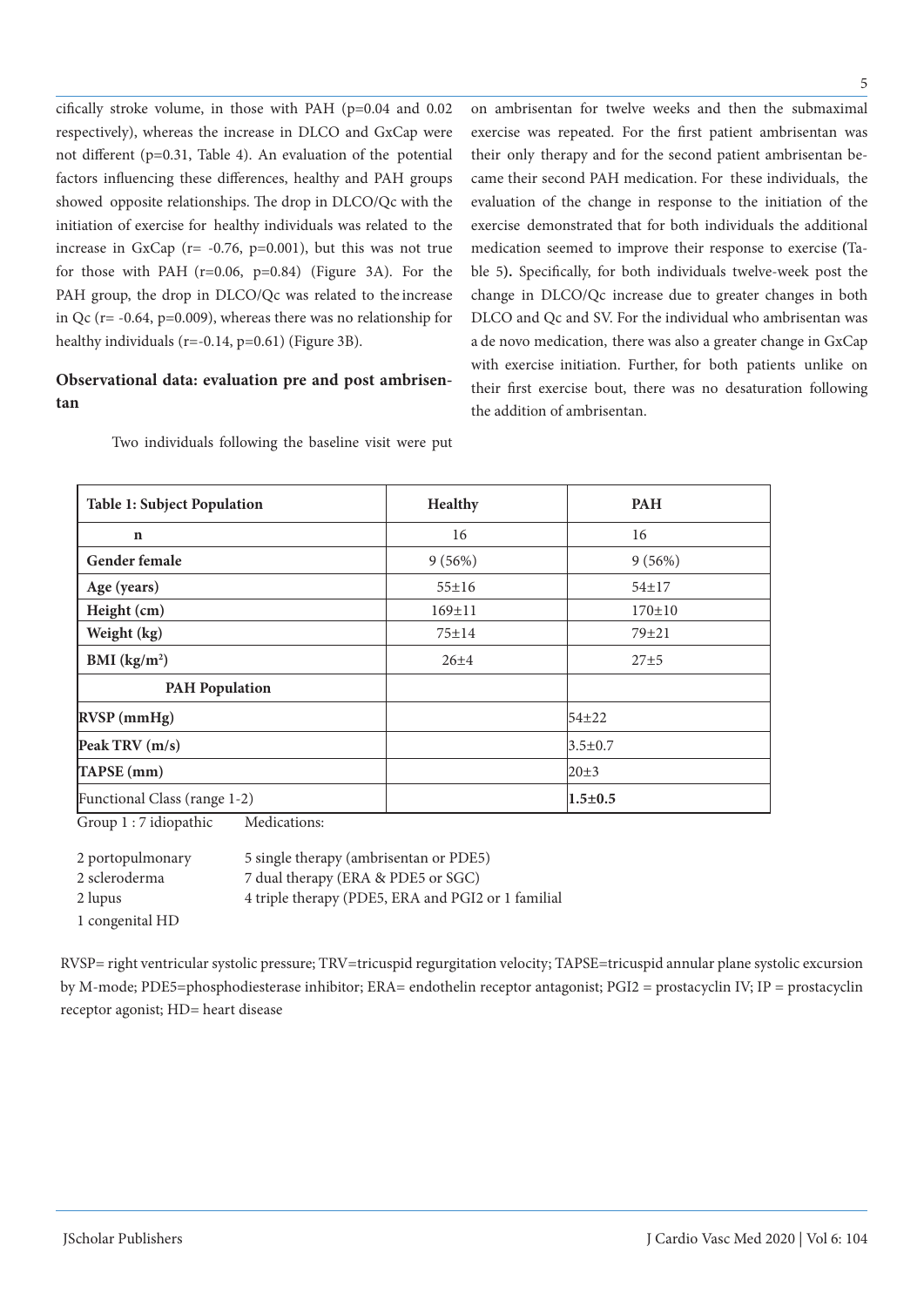| Table 2 Submaximal Exercise Final Stage                      | <b>Healthy</b>  | <b>PAH</b>      |
|--------------------------------------------------------------|-----------------|-----------------|
| Peak HR (bpm)                                                | $115 \pm 18$    | $120 \pm 16$    |
| Percent of Predicted Max HR (%)                              | $71 + 15$       | $72+12$         |
| VO <sub>2</sub> peak (mL/min/kg)                             | $14.7 \pm 5.2$  | $11.9 \pm 2.7$  |
| $\Delta\text{VO}$ , from rest to the final stage (mL/min/kg) | $10.8 + 4.7$    | $7.8 \pm 2.4$   |
| Wattage final stage                                          | $71 \pm 16$     | $53 \pm 17$ *   |
| VO <sub>2</sub> /W final stage                               | $0.20 \pm 0.07$ | $0.24 \pm 0.07$ |
| <b>RER</b> at peak                                           | $1.01 \pm 0.13$ | $1.13 \pm 0.17$ |
| <b>RPE</b>                                                   | $11.0 \pm 2.1$  | $13.6 \pm 2.3$  |
| Desaturation $(\%)$                                          | $0.9 \pm 1.5$   | $2.6 \pm 3.8$   |

VO<sub>2</sub> peak= peak oxygen consumption; RER= respiratory exchange ratio; RPE= rating of perceived exertion.  $*$  p<0.01 adjusted value for multiple comparisons in independent samples t-test Healthy vs. PAH

| <b>Baseline</b>               |                 | Stage 1 (unloaded) |                  | Stage 2               |                                   | Stage 3          |                  | Stage 4         |                               | Recovery                                                          |                                 |                                                      |
|-------------------------------|-----------------|--------------------|------------------|-----------------------|-----------------------------------|------------------|------------------|-----------------|-------------------------------|-------------------------------------------------------------------|---------------------------------|------------------------------------------------------|
| Healthy                       |                 | <b>PAH</b>         | <b>Healthy</b>   | PAH                   | Healthy                           | <b>PAH</b>       | <b>Healthy</b>   | PAH             | Healthy                       | PAH                                                               | Healthy PAH                     |                                                      |
| $VO2$ (mL/<br>min(Kg)         | $3.9 \pm 1.1$   | $4.5 \pm 1.7$      | $8.2 \pm 2.4$    | $8.0 \pm 2.1$         | $9.8 \pm 2.6$                     | $9.7 \pm 1.8$    | $12.0 \pm 3.7$   | $11.0 \pm 2.3$  | $14.6 \pm 5.3$ $12.1 \pm 3.0$ |                                                                   |                                 | $10.2 \pm 3.5$ $10.3 \pm 3.2$                        |
| $Vt$ (mL)                     | 755±436         | 831±258            | 1002±342         | 1014±284              | 1104±310                          | 1242±304         | 1272±379         | 1396±333        |                               | 1468±469 1466±367                                                 | 1233±417 1362±308               |                                                      |
| RR (bpm)                      | $17\pm 4$       | 19±6               | $24\pm7$         | $25 \pm 6$            | $25 + 3$                          | 27 <sub>±6</sub> | $26 + 5$         | $28 + 4$        | $28 + 7$                      | $31\pm5$                                                          | $28 \pm 5$                      | 30±6                                                 |
| VE(L/min)                     | $11.8 \pm 5.4$  | $15.4 \pm 7.8$     | $22.3 \pm 6.9$   | $24.5 \pm 7.5$        | $26.2 \pm 6.7$                    | $32.3 \pm 7.1$   | $31.0 \pm 6.8$   | 38.8±10.0       |                               | $40.0 \pm 11.0$ $45.1 \pm 12.4$                                   | $33.8 \pm 11.7$ 40.5 $\pm 12.1$ |                                                      |
| VE/VCO,                       | $45\pm8$        | $50 \pm 10$        | $46 + 24$        | $48\pm7$              | $41\pm9$                          | 45±6             | $40 \pm 17$      | 44±7            | $36 \pm 10$                   | $45 \pm 10$                                                       | 40±11 45±9                      |                                                      |
| PETCO <sub>2</sub><br>(mmHg)  | 33±6            | 29±6               | 33±4             | $29 + 5$              | $34\pm4$                          | 30±6             | $35 + 4$         | 31±68           | $36 + 4$                      | $31\pm7$                                                          | $35\pm4$                        | $31\pm7$                                             |
| PECO <sub>2</sub><br>(mmHg)   | $20 + 4$        | 19±4               | $22 + 4$         | $18 + 3$              | $23 + 4$                          | $21 + 4$         | $24 + 5$         | $22 + 5$        | $26 \pm 6$                    | $22 + 5$                                                          | $24 + 5$                        | $21 + 5$                                             |
| PECO <sub>2</sub> /<br>PETCO, | $0.62 \pm 0.07$ | $0.66 \pm 0.09$    | $0.67 \pm 0.09$  | $0.68 \pm 0.06$       | $0.68 \pm 0.10$                   | $0.71 \pm 0.06$  | $0.69 \pm 0.11$  | $0.71 \pm 0.07$ |                               | $0.70 \pm 0.13$ $0.71 \pm 0.09$                                   |                                 | $0.69 \pm 0.12$ $0.71 \pm 0.09$                      |
| SpO <sub>2</sub> (%)          | $100\pm0$       | $98 + 2$           | 99±1             | 97±3                  | 99±1                              | 97±3             | 99±2             | $96 + 4$        | 99±2                          | $96 + 4$                                                          | 99±1                            | $98 + 3$                                             |
| $\Delta SpO2(%)$              |                 |                    | $-0.4 \pm 0.9$   | $-0.8{\pm}2.0$        | $-0.5 \pm 0.8$                    | $-1.4 \pm 2.2$   | $-0.8 \pm 1.4$   | $-1.8 \pm 2.6$  | $-0.9 \pm 1.5$                | $-2.6 \pm 3.8$                                                    | $-0.3 \pm 0.5$                  | $-0.7{\pm}2.6$                                       |
| <b>SBP</b><br>(mmHg)          | $122 \pm 10$    | 119±12             | $130 \pm 17$     | $131 \pm 16$          | 139±19                            | $136 \pm 21$     | 146±22           | $149 + 22$      | $162 + 27$                    | 159±29                                                            |                                 | 133±16 135±23                                        |
| <b>DBP</b><br>(mmHg)          | $76 + 5$        | $72\pm9$           | 78 <sup>±6</sup> | 74 <sup>+9</sup>      | $77\pm 6$                         | 75±10            | 79±9             | 77±10           | 80±10                         | $80 + 11$                                                         | 76±6                            | $72 \pm 10$                                          |
| HR(bpm)                       | $69 + 10$       | 78±10              | $83 + 17$        | $93 \pm 11$           | $90 + 15$                         | $100 \pm 12$     | $100 \pm 15$     | 110±13          | $115 \pm 17$                  | 119±16                                                            | $85 \pm 17$                     | 94±15                                                |
| DM                            |                 |                    |                  |                       |                                   |                  |                  |                 |                               |                                                                   |                                 |                                                      |
| (L/min/<br>mmHg)              | 24.9±11.4       | $21.1 \pm 9.4$     | 27.4±11.2        |                       | $21.8 \pm 9.4$ 27.4 $\pm 11.4$    | $23.3 + 9.3$     | $28.1 \pm 12.0$  | $24.5 \pm 10.0$ |                               | $31.0 \pm 13.1$ $24.6 \pm 10.2$ $28.4 \pm 12.1$ $23.1 \pm 12.1$   |                                 |                                                      |
| $Vc$ (mL)                     | 89.8±28.6       | 82.7±58.2          |                  | 100.3±33.7 100.3±75.1 | $110.8 \pm 57.8$ $106.4 \pm 84.5$ |                  | $112.4 \pm 34.9$ |                 |                               | 120.8 ± 99.3   118.6 ± 34.8 13.8 ± 64.3   95.7 ± 30.4 01.7 ± 89.2 |                                 |                                                      |
| DM/Vc                         | $0.30 \pm 0.13$ | $0.31 \pm 0.13$    | $0.29 \pm 0.11$  | $0.28 \pm 0.13$       | $0.29 \pm 0.11$                   | $0.28 \pm 0.11$  | $0.27 \pm 0.11$  | $0.26 \pm 0.12$ | $0.28 \pm 0.12$               |                                                                   |                                 | $0.26 \pm 0.13 \times 0.31 \pm 0.11$ $0.31 \pm 0.15$ |

**Table 3:** Change in Gas Exchange, Hemodynamic Parameters and Components of DLCO in Response to Submaximal Exercise.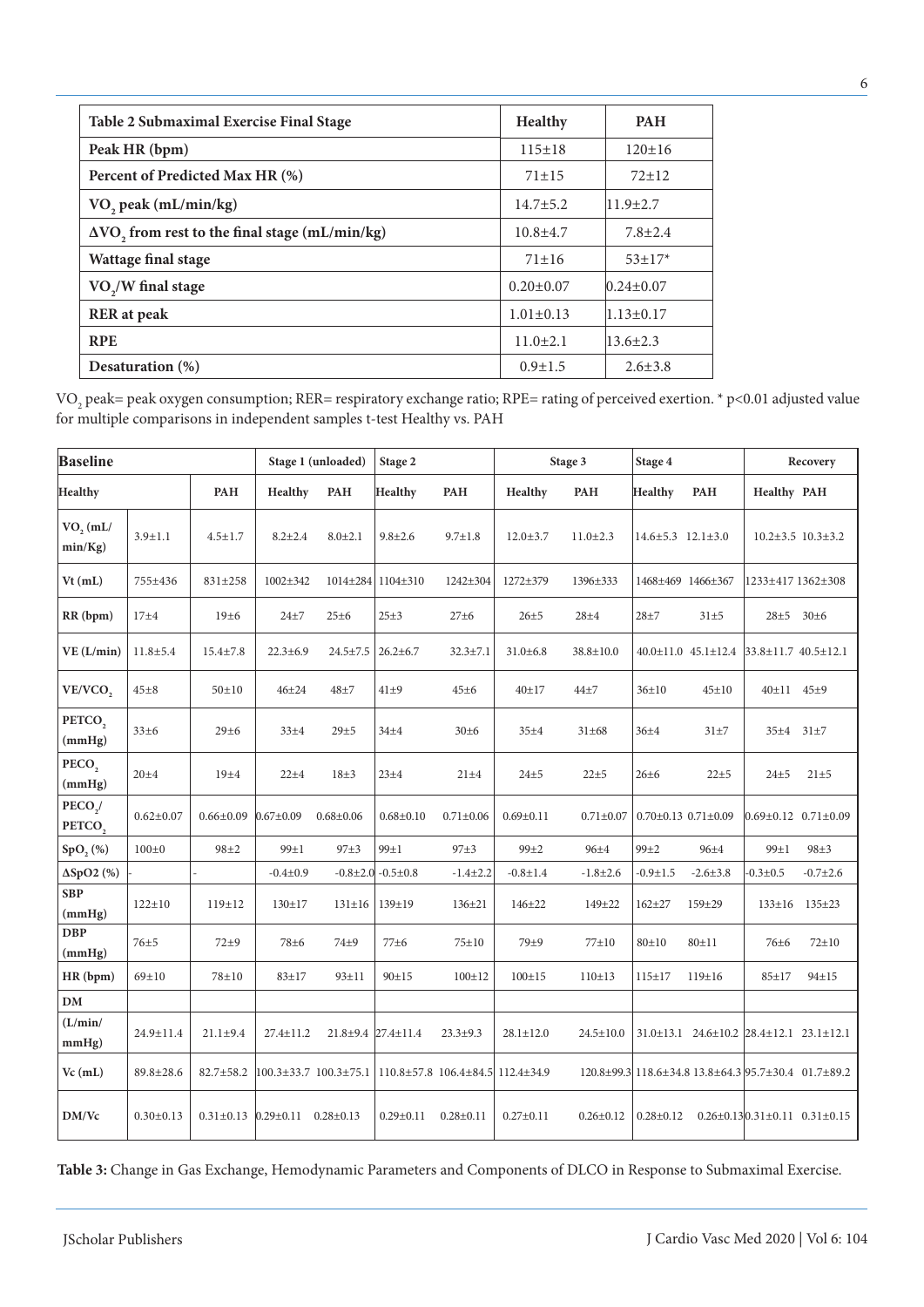

**Figure 1:** Change in Diffusion capacity of the lungs for carbon monoxide (DLCO, Panel A), Pulmonary blood flow (Qc, Panel B), Gas exchange surrogate of pulmonary capacitance (GxCap, Panel C) and stroke volume and oxygen pulse (SV and  $\rm O_2$  Pulse, Panel D) from rest through unloaded and three 3 minute increasing workloads of submaximal exercise and recovery. Comparing individuals with Group 1 PAH (grey triangles and dashed line) to healthy controls (black circles and solid line). Oxygen pulse is represented by open grey triangles for PAH and open black circles for healthy controls. There was a significant workload x condition interaction effect for GxCap, p=0.007.

| Change upon initiation of exercise   | <b>Healthy</b> | <b>PAH</b>       | P-value |
|--------------------------------------|----------------|------------------|---------|
| $\Delta$ DLCO (rest to stage 1)      | $1.9 \pm 2.4$  | $1.2 \pm 1.4$    | 0.31    |
| $\Delta$ Qc (rest to stage 1)        | $2.4 \pm 0.7$  | $1.5 \pm 1.4$    | 0.04    |
| $\Delta$ SV (rest to stage 1)        | $20+13$        | $7 + 15$         | 0.02    |
| $\Delta HR$ (rest to stage 1)        | 15±10          | $14\pm10$        | 0.70    |
| $\Delta$ GxCap (rest to stage 1)     | $103 \pm 61$   | $78 + 53$        | 0.22    |
| $\Delta D L CO/Qc$ (rest to stage 1) | $-1.17\pm0.74$ | $-0.52 \pm 0.80$ | 0.03    |

**Table 4:** Δ=change from rest to stage 1; DLCO= diffusion capacity of the lungs for carbon monoxide; Qc= pulmonary blood flow; SV= stroke volume; GxCap= gas exchange derived pulmonary capacitance; DLCO/Qc= ratio of DLCO to Qc. P-value independent samples t-test Healthy vs. PAH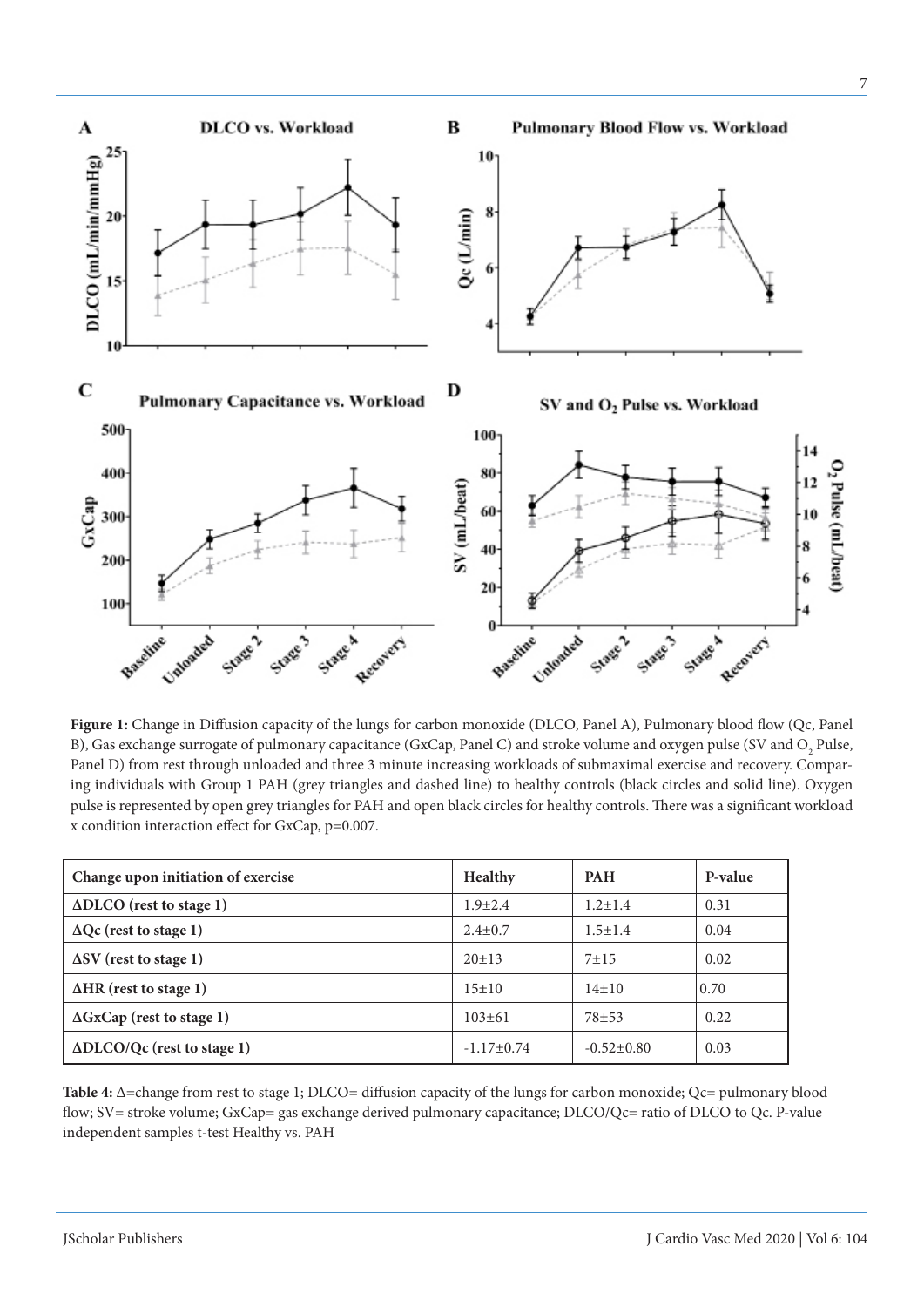

Figure 2 The Relationship of Cardiac Output to Alveolar-capillary Expansion in Response to Submaximal Exercise

Change in ratio of diffusion capacity of the lungs for carbon monoxide to pulmonary blood flow (DLCO/Qc) from rest through unloaded and 3 3 minute increasing workloads of submaximal exercise and recovery. Comparing individuals with Group 1 PAH (grey triangles and dashed line) to healthy controls (black circles and solid line). Workload x condition interaction effect p=0.02 for any of these variables. Black rectangle highlight the change from baseline to unloaded cycling (i.e., the initiation of exercise), for further analysis of this period see data in Table 4 and Figure 3.



#### **Figure 3 Factors influencing Alveolar-capillary Expansion upon Exercise Initiation**

The relationship between the change in ratio of diffusion capacity of the lungs for carbon monoxide to pulmonary blood flow (DLCO/Qc) and the change in gas exchange surrogate of pulmonary capacitance (GxCap, Panel A) and the change in pulmonary blood flow (Qc, Panel B) from rest to unloaded cycling. Individuals with PAH represented by grey triangles and grey trend line, and healthy controls represented by black circles and black trend line. Pearson correlation results and p-values for the entire group, and PAH and Healthy conditions separately are provided on the panels.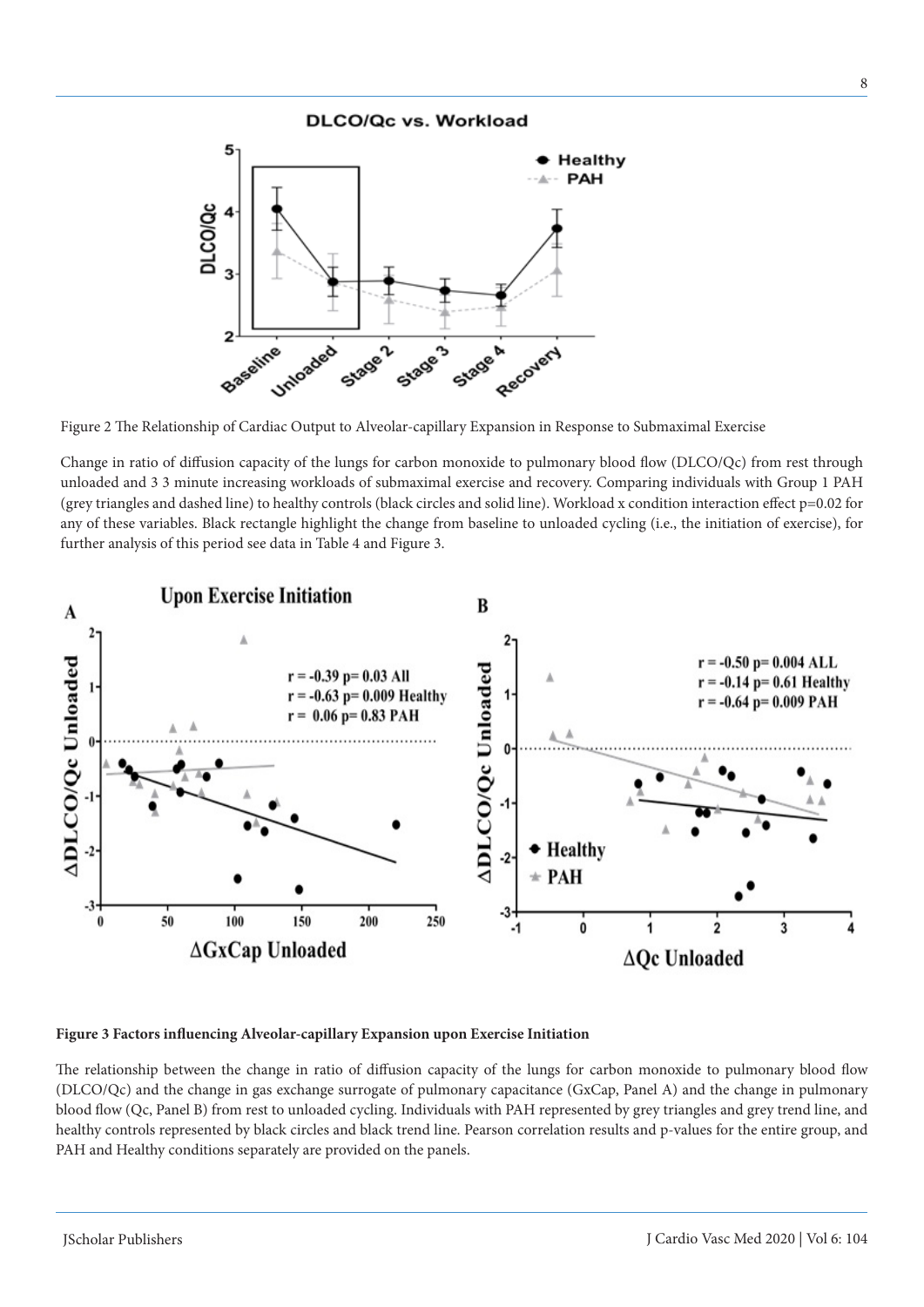| Table 5 Pre to Post ambrisentan    | Patient 1:  |                | Patient 2:        |          |  |
|------------------------------------|-------------|----------------|-------------------|----------|--|
| Change upon initiation of exercise | De novo Med |                | <b>Second Med</b> |          |  |
| Addition of ambrisentan 12 weeks   | Pre         | Post           | Post<br>Pre       |          |  |
|                                    |             |                |                   |          |  |
| $\triangle DLCO$ (mmHg)            | $-0.39$     | 3.97           | 0.5               | 0.95     |  |
| $\Delta \mathrm{Qc}$ (L/min)       | $-0.46$     | 2.9            | 1.56              | 4.14     |  |
| $\Delta$ SV (ml/beat)              | $-13.6$     | 29.4           | $-0.5$            | 29.7     |  |
| $\Delta$ GxCap                     | 54          | 98             | 63                | 62       |  |
| ADLCO/Qc                           | 0.25        | $-0.88$        | $-0.64$           | $-0.93$  |  |
| Peak Desaturation (%)              | $-3$        | $\overline{0}$ | $-2$              | $\Omega$ |  |

Δ=change from rest to stage 1; DLCO= diffusion capacity of the lungs for carbon monoxide; Qc= pulmonary blood flow; SV= stroke volume; GxCap= gas exchange derived pulmonary capacitance; DLCO/Qc= ratio of DLCO to Qc.

## **Discussion**

In this study, we demonstrated that there was a blunted alveolar-capillary expansion (the relationship between DLCO and Qc) with the initiation of exercise for individuals with PAH due to a reduced change in Qc. Further, when evaluating what is driving this difference, the ability to expand and recruit capillaries was related to flow for those with PAH, but capacitance for healthy individuals. Additionally, we provided preliminary data demonstrating the potential utility of submaximal exercise and evaluation of alveolar-capillary expansion for monitoring a patient's response to new or additional treatments. The results of this study build upon previous work suggesting exercise is a valuable tool for interrogating the pulmonary vasculature and highlights the utility of evaluating the balance between blood flow and gas exchange surface area which can detect differences even when gas exchange alone may not distinguish PAH from healthy.

The ability to augment cardiac output/pulmonary blood flow is a critical player in the progression of symptoms developing in PAH due to hemodynamic dysregulation. Such that during the early stages of PAH, while pulmonary pressure is rising, cardiac output/pulmonary blood flow can be fairly maintained at rest, but when cardiac output cannot rise appropriately with exercise, symptoms develop [9]. Normally with exercise, the pulmonary vasculature distends as the primary means to accommodate this new flow initially, this only increases DLCO moderately. The recruitment of new capillaries allows for a greater change in surface area than can be achieved by distension alone, so it is normal for the DLCO/Qc relationship to drop initially due to a greater increase in pulmonary blood flow than there is a rise in DLCO [35-37].

The observation that upon initiation of exercise the change in DLCO/Qc related to pulmonary capacitance (Gx-Cap) in healthy participants, but in those with PAH the change in DLCO/Qc was related to flow, highlights PAH pathophysiology. The fact that the change in DLCO/Qc was not related to pulmonary capacitance suggests a reduced ability to dilate in those with PAH. Since PAH is a disease which leads to increased pulmonary vascular resistance and loss of pulmonary vasodilator response to exercise, the results of this study demonstrate that this can be detected, sometimes even without observing signs of inefficient lung gas exchange [38]. A reduced ability to dilate and accept the increased blood flow along with higher vascular resistance necessitates a larger increase in flow to generate enough pressure to 'pop open' and recruit new blood vessels. Individuals with PAH demonstrated a reduced increase in Qc upon the initiation of exercise, but with the additional workload, the PAH individuals' response was similar to their healthy counterparts where both showed a plateau in the subsequent exercise stages as DLCO was increasing at a similar rate to Qc. As such, the blunted increase in Qc resulted in less of a drop in DLCO/ Qc initially. This observation follows the pathophysiology of the condition where the inability of the

RV to adequately increase pulmonary blood flow in response to increased oxygen demand during exercise, or when at rest as severity increases, results in the symptoms of dyspnea and fatigue [38, 39]. However, in this group with established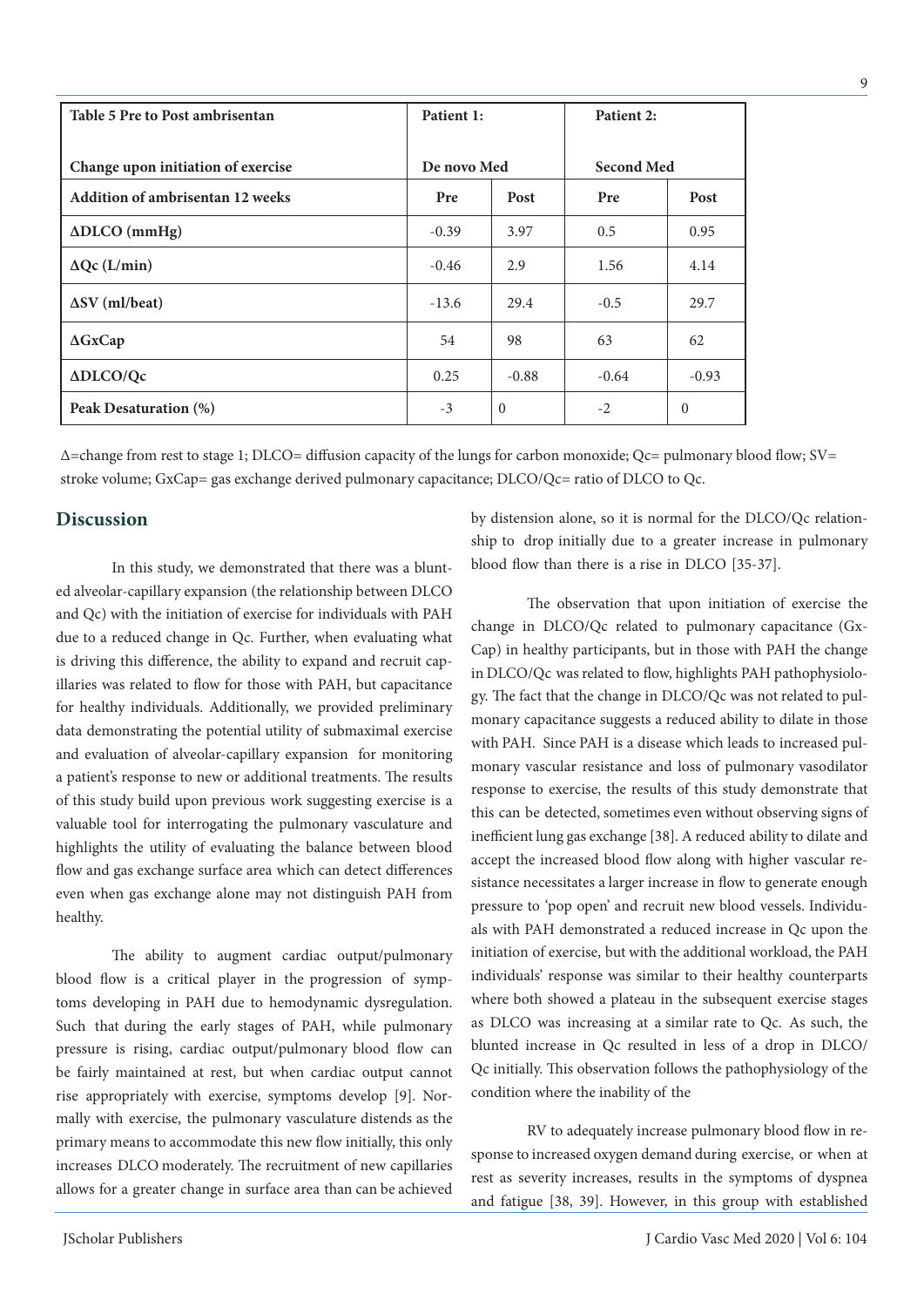PAH, there was not a complete inability, only a delay suggesting greater pre-load dependence [40]. Although this is only a temporary delay in the alveolar-capillary expansion, it is relevant to the PAH individuals' life as this "exercise initiation phase" would be encountered on a daily basis as they complete day today activities such as standing up from the couch, getting out of bed, walking to the mailbox, etc.; they may not participate in longer duration submaximal exercise daily, but they do initiate activity from rest to low activity and as such would experience this shortfall repeatedly.

In this group of mild to moderate PAH, the characteristic gas exchange metrics which have been shown to differentiate between PAH and healthy controls in previous studies were not different, albeit with some trends observed that coincide with earlier reports [17, 34, 41]. For example,  $\text{PETCO}_2$  did not fall as is characteristic of more severe or uncontrolled PAH [34] but showed a limited increase in contrast to the healthy subjects where  $\mathrm{PETCO}_2$  increased with increasing work which has been demonstrated before [17].  $\mathrm{VE/VCO}_2$  was higher at rest and throughout the exercise bout but did fall with exercise in a pattern similar to the healthy participants, in contrast to what has been found previously [17]. However, this group of individuals with PAH demonstrated the typical desaturation with exercise that has been described previously [17]. The fact that the current PAH subject population was of higher and less severe functional class compared to the PAH population recruited in earlier work (Current: RVSP 54; WHO functional class average 1.5 vs. Woods: RVSP 76; WHO 2.2) than the group of patients in previous studies may be one explanation for the inability for gas exchange to distinguish between the two groups. Another possible explanation is there have been major improvements in the medical care of these patients over the past nine years. In the present study, 68% of patients were on dual or triple therapy, compared to the population studied by Woods, *et al.* which had 65% on dual therapy only. Current therapies for PAH target abnormalities occurring in one of the three pathways: prostacyclin, nitric oxide or endothelin, with the targeting of no one pathway proving effective in all patients. This suggests that no one pathway dominates pathogenesis for all PAH patients, but can vary patient to patient [42]. As such, use of combination therapy allows for the targeting of multiple pathways, potentially increasing overall therapeutic effect. There have been multiple clinical trials of sequential therapy and a few initial combination trials with varying results some showing improved exercise capacity, functional class and hemodynamics [43-47], and recent meta-analysis have suggested that combination therapy can significantly reduce the risk of clinical worsening [4851], such that with effective medical management the current data suggests PAH patients can retain a greater tolerance to exercise, as evidenced by near-normal pulmonary gas exchange metrics.

Finally, previous work has shown gas exchange can reveal changes in disease status [52], a finding that was also observed in the two patients who were re-examined after beginning ambrisentan treatment. In these patients, improvements in condition with the addition of ambrisentan were observed, specifically looking at the response to the initiation of exercise and evaluation of DLCO/Qc relationship and associated parameters. Although this observational data is only in a two patients, it highlights the potential of utilizing submaximal exercise and evaluation of alveolar-capillary expansion in response to exercise as a means to evaluate the effectiveness of new or additional medication simply and non-invasively and warrants further evaluation in future studies.

#### **Limitations**

In this study, we recruited a population of Group 1 PAH patients of mixed etiology and as such the sample size could be considered relatively small. However, the fact that differences could be found within this heterogonous population speaks to the sensitivity and wide-ranging application of evaluation of alveolar-capillary expansion in response to exercise in PAH. Additionally, invasive hemodynamics were not completed as a part of this study, so baseline characteristics relied on what had been performed clinically to classify disease severity. Since the subject population was primarily stable PAH patients, a right heart catheterization had not been done within six months of the study visit for all subjects. Instead, all subjects were being monitored by echocardiography and all had had an echo within three months of their study visit, so RVSP, TRV and TAPSE, along with the most recent WHO classification made by the patient's primary cardiologist's classification within the last 3 months was used to describe the severity of the group. As such, conclusive classification of the disease severity of these patients is not possible, instead this is data provides pilot data that to support further research to continue the evaluation of this potential tool. Future work in a population of a group of classical "borderline" PAH patients with concurrent invasive hemodynamic data is needed to make conclusions about whether the DLCO/Qc exercise response can be used as a non-invasive tool to detect undiagnosed mild PAH earlier, but this study does provide early data that suggests this could be possible as even in a a small sample of mixed etiology we could detect a differ-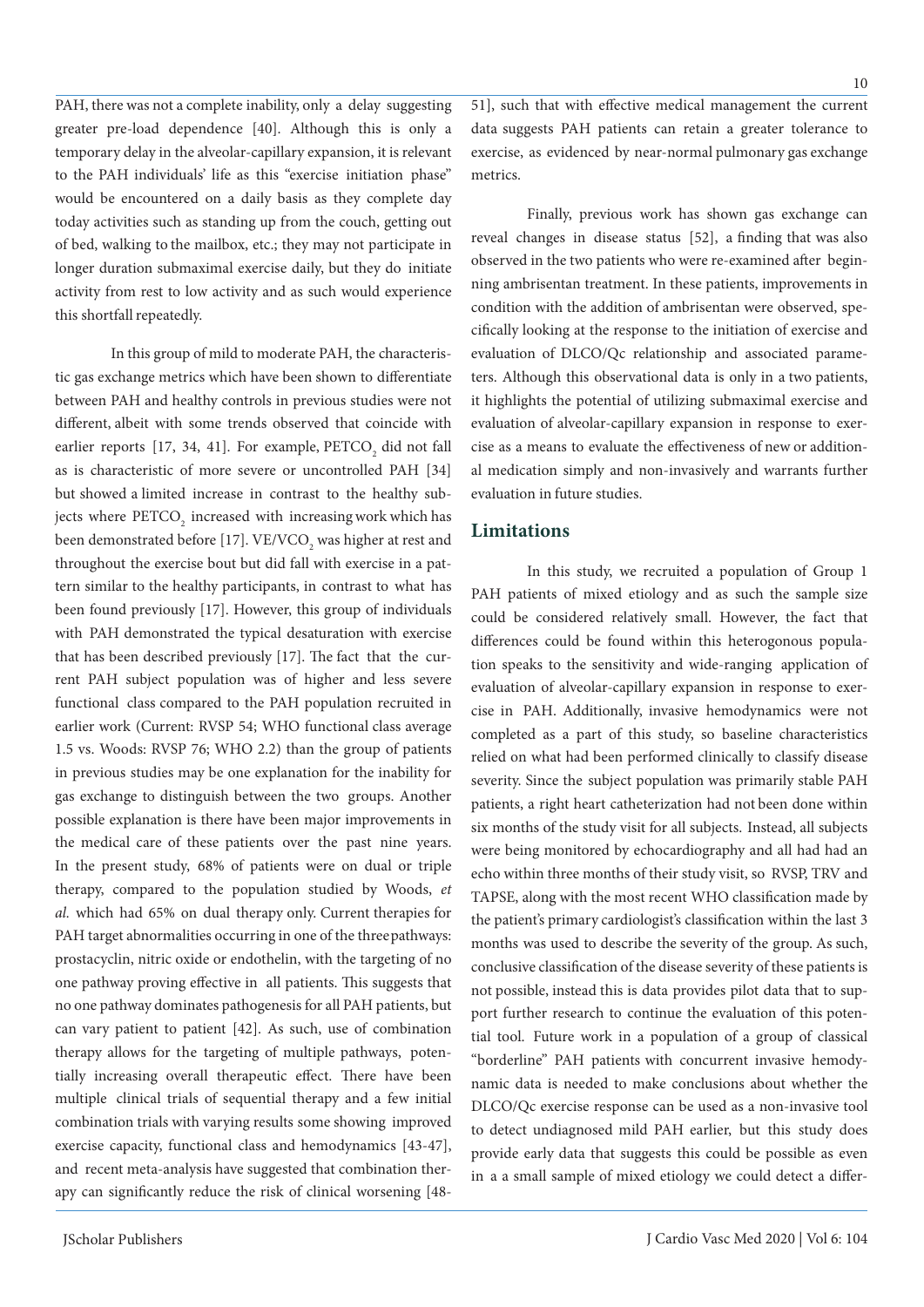# ence in the alveolar-capillary response to the initiation of exercise. Finally, we would have liked have recruited more subjects to evaluate changes following medication changes, but we were only able to recruit patients who were not already on an ERA and could be put on ambrisentan which was a very small group within our an available clinical population so future work is still needed to determine if the evaluation of DLCO/Qc with exercise has application as a means of determining the efficacy of new or additional medication(s).

## **Conclusion**

With the initiation of exercise, there was a reduced change in DLCO/Qc relationship for PAH patients are driven primarily by less of a change in Qc. PAH individuals also demonstrated a blunted the initial increase in pulmonary capacitance (GxCap) with exercise. Medical management appears to be effective in individuals with the stable mild-moderate disease, but they still appear to be a delay in recruitment/distention of pulmonary capillaries which may have the potential to be used as a tool to detect undiagnosed mild PAH earlier and in determining if a new medication is proving beneficial.

### **Acknowledgments**

We are sincerely grateful to all study participants who willingly donated their time and effort to be involved in this study. We would also like to thank Briana Ziegler who assisted with patient recruitment. Briana Ziegler, Kelsey Joyce, and Alex Carlson also assisted with data collection for this study*.* This research was funded by Gilead Sciences Inc. (IN-US-300-1697).

## **Disclosure Statement**

The authors declare that they have no competing interests.

## **Author contributions**

BDJ, CMW conceived and designed the experiments. CMW, GMS, GP, and BSC performed the experiments. CMW analyzed the results. All authors contributed to writing this paper.

# **References**

1. Gaine SP, Rubin LJ (1998) Primary pulmonary hypertension. LancetM 352: 719-725..

2. Chin KM, Rubin LJ (2008) Pulmonary arterial hypertension. J Am Coll Cardiol 51: 1527- 1538.

3. Rich S, Dantzker DR, Ayres SM, Bergofsky EH, Brundage BH, Detre KM, et al. (1987) Primary pulmonary hypertension. A national prospective study. Ann Intern Med 107: 216- 223.

4. Strange G, Gabbay E, Kermeen F, Williams T, Carrington M, Stewart S, et al. (2013) Time from symptoms to definitive diagnosis of idiopathic pulmonary arterial hypertension: The delay study. Pulm Circ 3: 89-94.

5. Vachiery JL, Gaine S (2012) Challenges in the diagnosis and treatment of pulmonary arterial hypertension. Eur Respir Rev 21: 313-320.

6. Frost AE, Badesch DB, Barst RJ, Benza RL, Elliott CG, Farber HW, et al. (2011) The changing picture of patients with pulmonary arterial hypertension in the United States: how RE-VEAL differs from historic and non-US Contemporary Registries. Chest 139: 128-137.

7. Humbert M, Sitbon O, Chaouat A, Bertocchi M, Habib G, Gressin V, et al. (2010) Survival in patients with idiopathic, familial, and anorexigen-associated pulmonary arterial hypertension in the modern management era. Circulation 122: 156-63.

8. Humbert M, Sitbon O, Chaouat A, Bertocchi M, Habib G, Gressin V, et al. (2006) Pulmonary arterial hypertension in France: results from a national registry. Am J Respir Crit Care Med. 173: 1023-1030.

9. Peacock AJ, Naeije R, Galie N, Rubin L (2009) Endpoints and clinical trial design in pulmonary arterial hypertension: have we made progress? Eur Respir J 34: 231-242.

10. Frost AE, Langleben D, Oudiz R, Hill N, Horn E, McLaughlin V, et al. (2005) The 6-min walk test (6MW) as an efficacy endpoint in pulmonary arterial hypertension clinical trials: demonstration of a ceiling effect. Vascul Pharmacol. 2005;43: 36-39.

11. Galie N, Rubin L, Hoeper M, Jansa P, Al-Hiti H, Meyer G, et al. (2008) Treatment of patients with mildly symptomatic pulmonary arterial hypertension with bosentan (EARLY study): a double-blind, randomized controlled trial. Lancet 371: 2093- 100.

 12. Peacock A, Keogh A, Humbert M (2010) Endpoints in pulmonary arterial hypertension: the role of clinical worsening. Curr Opin Pulm Med 16 Suppl 1:S1-9.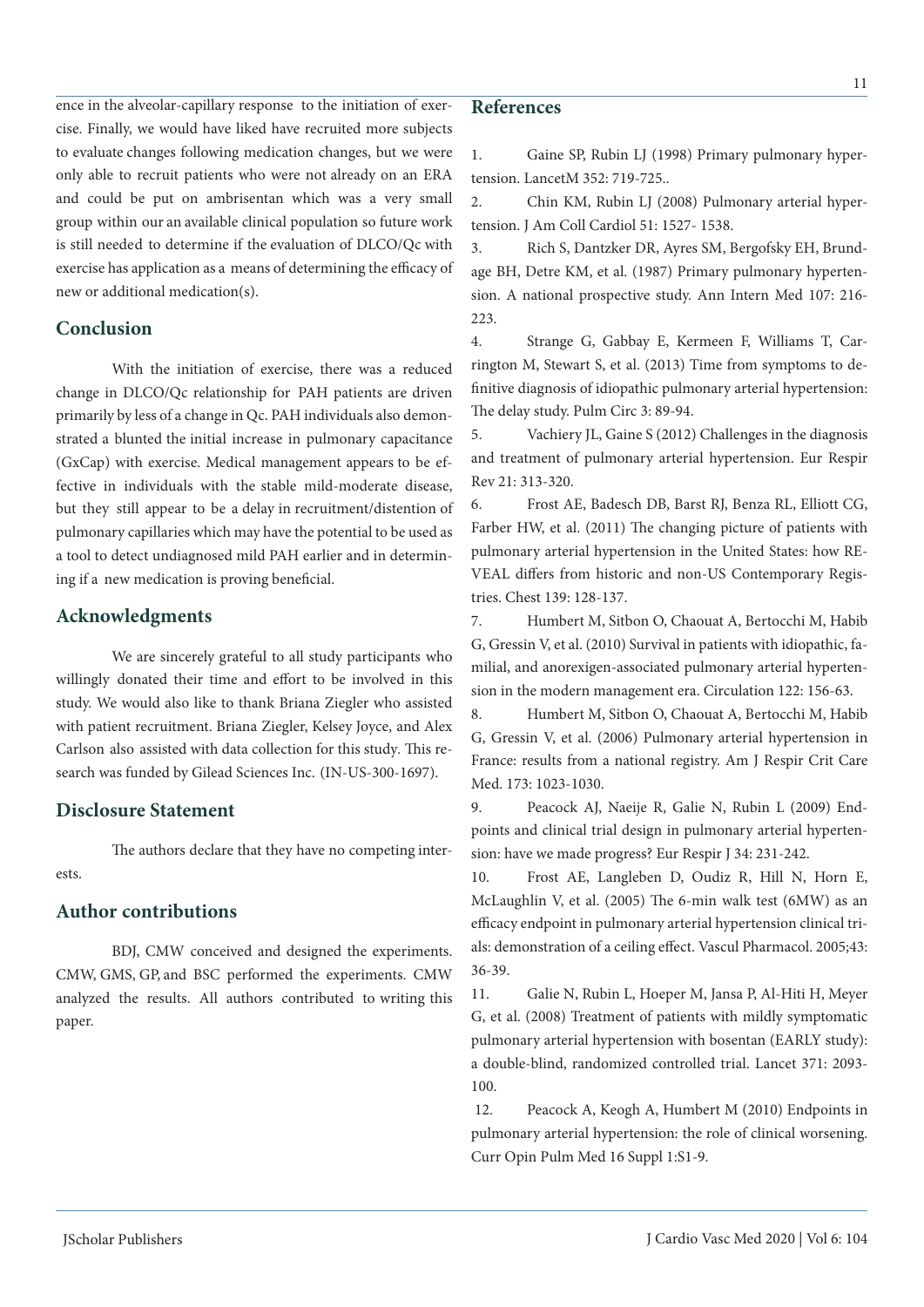13. Halpern SD, Taichman DB (2009) Misclassification of pulmonary hypertension due to reliance on pulmonary capillary wedge pressure rather than left ventricular end-diastolic pressure. Chest 136: 37-43.

14. Brown LM, Chen H, Halpern S, Taichman D, McGoon MD, Farber HW, et al. (2011) Delay in recognition of pulmonary arterial hypertension: factors identified from the REVEAL Registry. Chest 140: 19-26.

15. Palevsky HI (2011) The early diagnosis of pulmonary arterial hypertension: can we do better? Chest. 140: 4-6.

16. Tolle JJ, Waxman AB, Van Horn TL, Pappagianopoulos PP, Systrom DM (2008) Exercise-induced pulmonary arterial hypertension. Circulation 118: 2183-2189.

17. Woods PR, Frantz RP, Taylor BJ, Olson TP, Johnson BD (2011) The usefulness of submaximal exercise gas exchange to define pulmonary arterial hypertension. J Heart Lung Transplant 30: 1133-1142.

18. Snyder EM, Johnson BD, Beck KC (2005) An opencircuit method for determining lung diffusing capacity during exercise: comparison to rebreathe. J Appl Physiol. 99: 1985-1991. 19. Tamhane RM, Johnson RL, Jr., Hsia CC (2001) Pulmonary membrane diffusing capacity and capillary blood volume measured during exercise from nitric oxide uptake. Chest 120:1850-1856.

20. Hsia CC, McBrayer DG, Ramanathan M (1995) Reference values of pulmonary diffusing capacity during exercise by a rebreathing technique. Am J Respir Crit Care Med. 152: 658-665. 21. Chandra S, Shah SJ, Thenappan T, Archer SL, Rich S, Gomberg-Maitland M (2010) Carbon monoxide diffusing capacity and mortality in pulmonary arterial hypertension. J Heart Lung Transplant 29: 181-187.

22. Hsia CC (2002) Recruitment of lung diffusing capacity: update of concept and application. Chest. 122:1774-1783.

23. Charloux A, Enache I, Richard R, Oswald-Mammosser M, Lonsdorfer-Wolf E, Piquard F, et al. (2010) Diffusing capacity of the lung for CO and pulmonary blood flow during incremental and intermittent exercise. Scand J Med Sci Sports 20: e121- 129.

24. Johnson RL, Jr., Spicer WS, Bishop JM, Forster RE (1960) Pulmonary capillary blood volume, flow and diffusing capacity during exercise. J Appl Physiol. 15: 893-902.

25. Borg GA (1982) Psychophysical bases of perceived exertion. Med Sci Sports Exerc. 14: 377-381.

26. Borg GAV (1982) A category scale with ratio properties for intermodal and interindividual comparisons. In: Geissler H, Pezold P, editors. Psychophysical Judgement and the Process of Perception. Berlin: Veb Deutsche Verlag Wissen Schaften 25-34.

27. Hsia CC, Herazo LF, Ramanathan M, Johnson RL, Jr. (1995) Cardiac output during exercise measured by acetylene rebreathing, thermodilution, and Fick techniques. J Appl Physiol. 78: 1612-1616.

28. Wheatley CM, Baker SE, Taylor BJ, Keller-Ross ML, Chase SC, Carlson AR, et al. (2017) Influence of Inhaled Amiloride on Lung Fluid Clearance in Response to Normobaric Hypoxia in Healthy Individuals. High Alt Med Biol.

29. Wheatley CM, Baker SE, Morgan MA, Martinez MG, Morgan WJ, Wong EC, et al. (2015) Effects of exercise intensity compared to albuterol in individuals with cystic fibrosis. Respir Medb 109: 463-474.

30. Johnson BD, Beck KC, Proctor DN, Miller J, Dietz NM, Joyner MJ (2000) Cardiac output during exercise by the

open circuit acetylene washing method: comparison with direct Fick. J Appl Physiol. 88: 1650-1658.

31. Liu Y, Menold E, Dullenkopf A, Reissnecker S, Lormes W, Lehmann M, et al. (1997) Validation of the acetylene rebreathing method for measurement of cardiac output at rest and during high- intensity exercise. Clin Physiol 17: 171-182.

32. Hoeper MM, Maier R, Tongers J, Niedermeyer J, Hohlfeld JM, Hamm M, et al. (1999) Determination of cardiac output by the Fick method, thermodilution, and acetylene rebreathing in pulmonary hypertension. Am J Respir Crit Care Med 160: 535-541.

33. Taylor BJ, Olson TP, Chul Ho K, Maccarter D, Johnson BD (2013) Use of noninvasive gas exchange to track pulmonary vascular responses to exercise in heart failure. Clin Med Insights Circ Respir Pulm Med 7: 53-60.

34. Hansen JE, Ulubay G, Chow BF, Sun XG, Wasserman K (2007) Mixed-expired, and end-tidal CO2 distinguish between ventilation and perfusion defects during exercise testing in patients with lung and heart diseases. Chest 132: 977-983.

35. Olson LJ, Snyder EM, Beck KC, Johnson BD (2006) Reduced rate of alveolar-capillary recruitment and fall of pulmonary diffusing capacity during exercise in patients with heart failure. J Card Fail 12: 299-306.

36. Hughes JM, Lockwood DN, Jones HA, Clark RJ (1991) DLCO/Q and diffusion limitation at rest and on exercise in patients with interstitial fibrosis. Respir Physiol 83: 155-66.

37. Hsia CC, Ramanathan M, Estrera AS (1992) Recruitment of diffusing capacity with exercise in patients after pneumonectomy. Am Rev Respir Dis 145: 811-6..

38. Sun XG, Hansen JE, Oudiz RJ, Wasserman K (2001) Exercise pathophysiology in patients with primary pulmonary hypertension. Circulation. 104: 429-435.